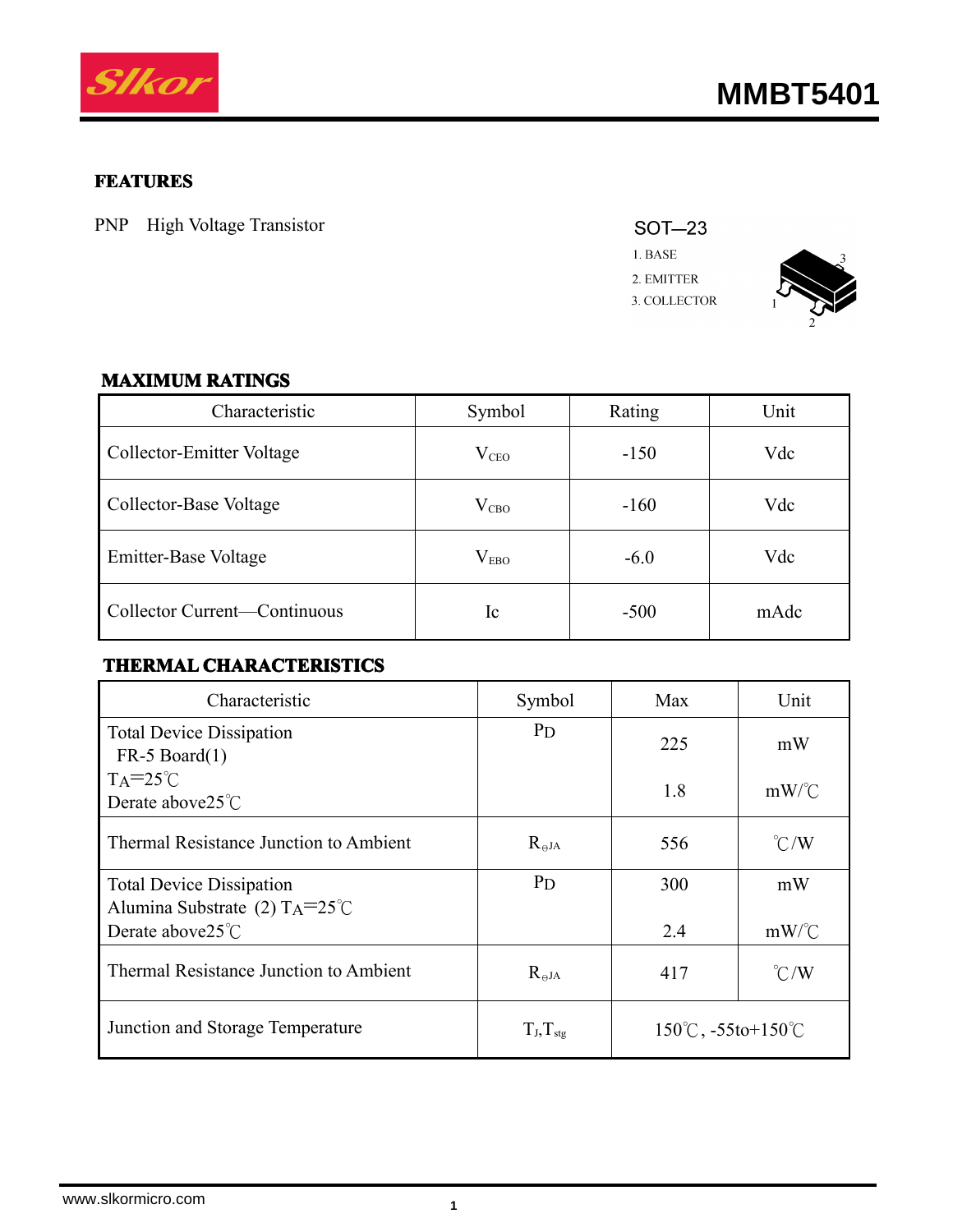

### **ELECTRICAL ELECTRICAL ELECTRICALCHARACTERISTICS CHARACTERISTICS CHARACTERISTICS**

## **(TA<sup>=</sup>25**℃ **unless otherwise otherwise noted )**

| Characteristic                                                                                                                                                  | Symbol          | Min    | Max              | Unit       |
|-----------------------------------------------------------------------------------------------------------------------------------------------------------------|-----------------|--------|------------------|------------|
| Collector-Emitter Breakdown Voltage(3)<br>$(Ic=-1.0 \text{m} \text{A} dc, I_B=0)$                                                                               | $V(BR)$ CEO     | $-150$ |                  | Vdc        |
| Collector-Base Breakdown Voltage<br>$(Ic=-100 \mu \text{ Adc}, IE=0)$                                                                                           | V(BR)CBO        | $-160$ |                  | Vdc        |
| Emitter-Base Breakdown Voltage<br>$(I_E = -10 \mu \text{ Adc}, I_C = 0)$                                                                                        | V(BR)EBO        | $-6.0$ |                  | Vdc        |
| <b>Emitter Cutoff Current</b><br>$(VEB=-3.0 Vdc, I_c=0)$                                                                                                        | <b>IEBO</b>     |        | $-50$            | nAdc       |
| <b>Collector Cutoff Current</b><br>$(VCB=-120Vdc,IE=0)$                                                                                                         | <b>ICBO</b>     |        | $-50$            | nAdc       |
| <b>DC</b> Current Gain                                                                                                                                          | $H_{FE}$        |        |                  |            |
| $(I_c = -1.0 \text{m} \text{A} \text{d}c$ , $V_{CE} = -5.0 \text{V} \text{d}c$                                                                                  |                 | 50     |                  |            |
| $(I_c = -10 \text{m} \text{Adc}, V_{CE} = -5.0 \text{Vdc})$                                                                                                     |                 | 60     | 240              |            |
| $(I_c = -50$ mAdc, VCE $= -5.0$ Vdc)                                                                                                                            |                 | 30     |                  |            |
| <b>Collector-Emitter Saturation Voltage</b><br>$(I_c = -10 \text{m} \text{Ad}c, I_B = -1.0 \text{m} \text{Ad}c)$<br>$(I_c = -50$ mAdc, I <sub>B</sub> =-10mAdc) | VCE(sat)        |        | $-0.2$<br>$-0.5$ | Vdc        |
| <b>Base-Emitter Saturation Voltage</b><br>$(I_c=-10mAdc, I_B=-1.0mAdc)$<br>$(I_c = -50$ mAdc, I <sub>B</sub> = $-5.0$ mAdc)                                     | VBE(sat)        |        | $-1.0$<br>$-1.0$ | Vdc        |
| <b>Current-Gain-Bandwidth Product</b><br>$(I_c=-10 \text{m} \text{A} \text{d}c$ , $V_{CE}=-10 \text{V} \text{d}c$ , $f=100 \text{MHz}$                          | $f_T$           | 100    | 300              | <b>MHz</b> |
| <b>Output Capacitance</b><br>$(VCB=-10.0Vdc, IE=0, f=1.0MHz)$                                                                                                   | $C_{\rm obo}$   |        | 6.0              | pF         |
| Small-Signal Current Gain<br>$(VCE=-10Vdc, IC=-1.0mAdc, f=1.0KHz)$                                                                                              | $h_{\text{fe}}$ | 40     | 200              |            |
| Noise Figure<br>$(VCE=-5.0Vdc, IC=-200 \mu \text{ Adc}, R_s=1.0k \Omega f=1.0KHz)$                                                                              | <b>NF</b>       |        | 8.0              | dB         |

1. FR-5=1.0×0.75×0.062in.

2.Alumina=0.4×0.3×0.024in.99.5%alumina.

3. Pulse Width <a><a>300us;<br/>Duty Cycle<br/><</a></a>.